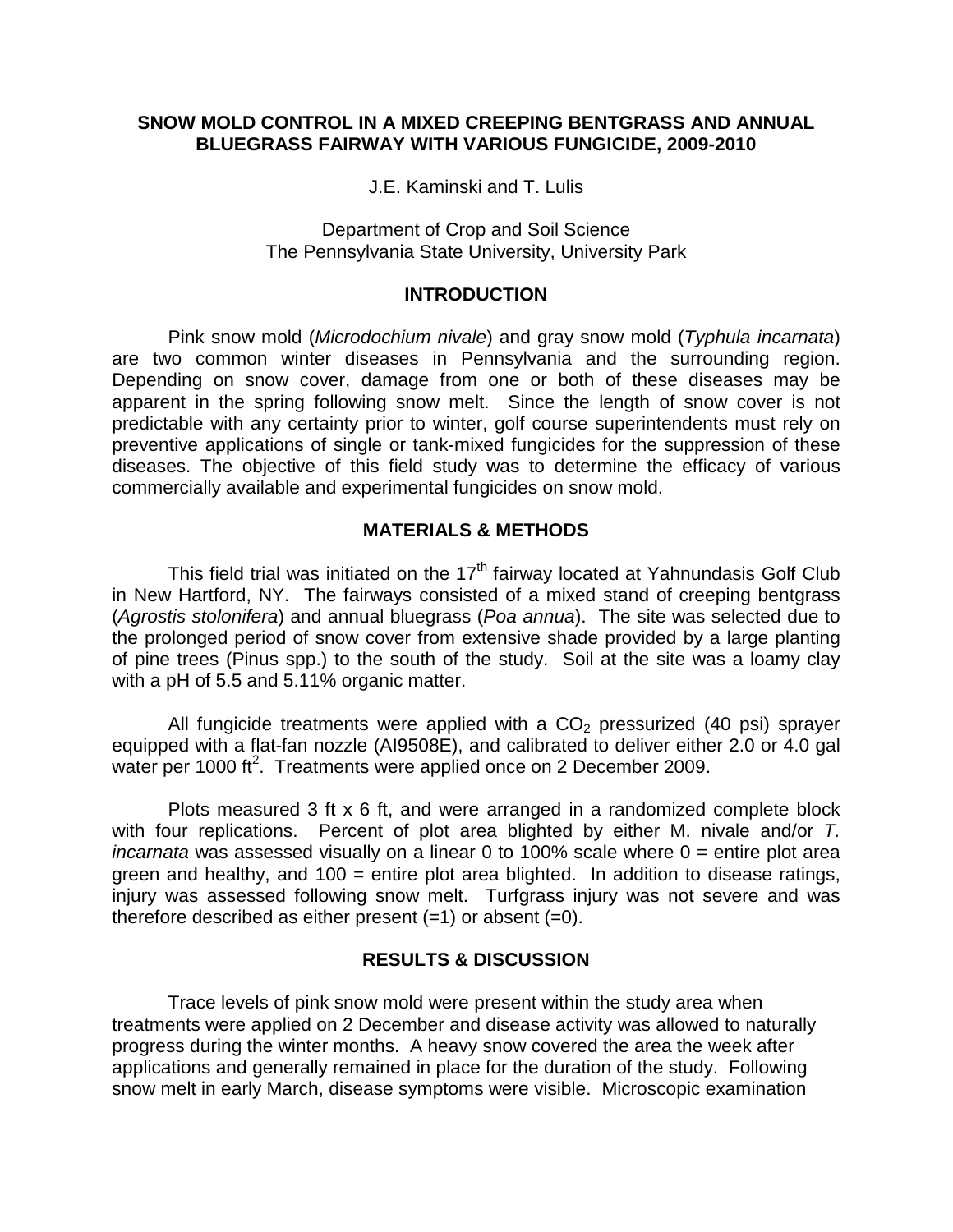confirmed the presence of both *M. nivale* and *T. incarnata* within the study site. During the rating, attempts were made to distinguish between the two based on the presence or absence of *T. incarnata* sclerotia.

*Snow Mold.* Snow mold pressure was moderate for the study site and a total of 16 to 24% snow mold symptoms were observed within the untreated control plots when plots were rated on 16 Mar 2010. Based on the presence of sclerotia, it appeared that a majority of symptoms within the untreated plots were caused by *T. incarnata*. All fungicide treatments provided statistically similar levels of suppression of both pink and gray snow mold. Although there were no statistical differences among plots treated with any fungicide or fungicide combination, plots treated with the following products had <1% snow mold visible and were generally considered to provide excellent control: QP cholorthalonil + QP Iprodion + QP myclobutanil; BASF 63700F; Daconil Ultrex + Banner MAXX; Daconil Ultrex + Chipco 26GT; QP Chlorothalonil + QP Iprodione; Disarm M; Instrata at 7.0 fl oz or greater; Concert + Chipco 26GT; Concert; Headway at both rates; and Reserve. Plots treated with Tourney (in 2.0 gal of water), Medallion alone, and Veranda were considered unacceptable  $(≥ 5%$  disease) although they were not statistically different from any fungicide treatment.

*Injury.* Very little injury was observed when plots were rated in the spring and injury was not consistent among all replications of treatments. Although injury was noticeable in select plots, no treatments resulted in unacceptable levels of injury.

Disease pressure within these studies was considered moderate and untreated control plots had significant damage from snow old. Although both *M. nivale* and *T. incarnata* was positively identified within the study site and select plots appeared to be more heavily infested with one snow mold pathogen when compared to the other, distinguishing between the disease symptoms during the spring rating was difficult. For this reason, total percent plot area affected by all snow molds is the most reliable representation of the data. All fungicides evaluated in this study significantly reduced snow mold symptoms when compared to the untreated control. Future work should continue to evaluate single and tank-mix combinations for their efficacy on snow molds. Multiple sites with a history of either *M. nivale* or *T. incarnata* would further improve the findings and usefulness of this data. Additionally, variation in application volume strategies may result in an increase in fungicide efficacy for certain chemical classes and may be worth investigating further.

## **ACKNOWLEGEMENTS**

We thank Matt Wolfe and the Yanundahsis Golf Club for allowing us to conduct our research at their facility. We also thank BASF, Quali-Pro, and Valent for their financial support of this project.